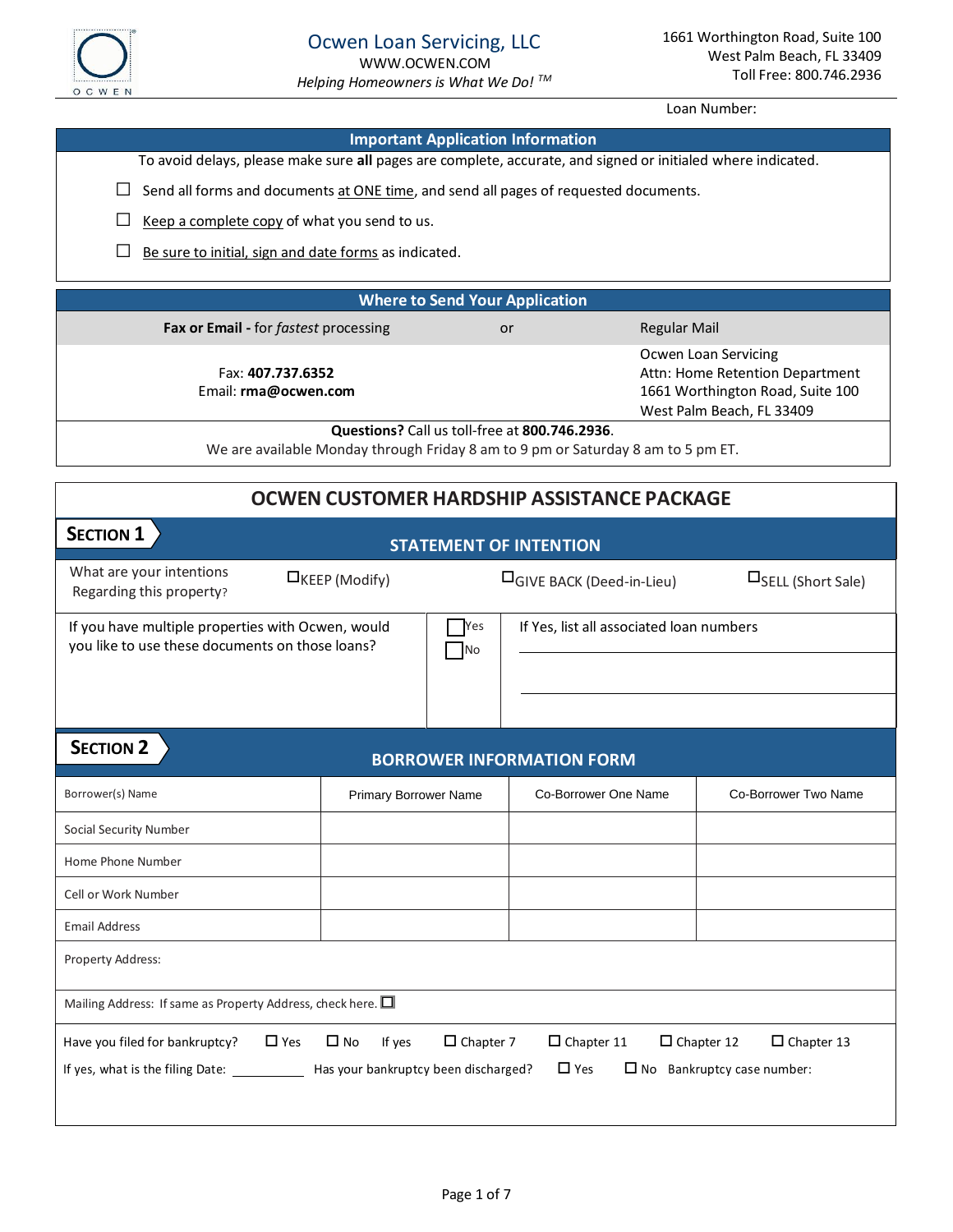

| <b>SECTION 3</b><br>PROPERTY, OCCUPANCY AND RENTAL INFORMATION FORM                                                                                                                                                                 |                          |  |            |                               |                                   |               |  |             |
|-------------------------------------------------------------------------------------------------------------------------------------------------------------------------------------------------------------------------------------|--------------------------|--|------------|-------------------------------|-----------------------------------|---------------|--|-------------|
| Do you occupy this property as a Primary Residence?                                                                                                                                                                                 |                          |  | $\Box$ Yes |                               | $\Box$ No                         |               |  |             |
| Have you been temporarily displaced and intend to<br>occupy this property as a Primary Residence?                                                                                                                                   |                          |  | $\Box$ Yes | $\Box$                        | <b>No</b>                         |               |  |             |
| Please briefly describe the reason for displacement. Please include whether or not any borrower is an active duty service member or a surviving spouse of<br>a deceased service member who was on active duty at the time of death. |                          |  |            |                               |                                   |               |  |             |
| If you do NOT occupy the property, what is the total monthly rent or mortgage payment where you currently live? \$<br>.00                                                                                                           |                          |  |            |                               |                                   |               |  |             |
| Do you have any other debts or obligations secured by this<br>property (i.e. second mortgage, home equity loan, judgments<br>$\Box$ Yes<br>$\Box$<br><b>No</b><br>or liens)?                                                        |                          |  |            |                               |                                   |               |  |             |
| If Yes, please itemize these debts or obligations below:                                                                                                                                                                            |                          |  |            |                               |                                   |               |  |             |
| <b>Debt Obligations</b>                                                                                                                                                                                                             |                          |  |            |                               |                                   |               |  | Amount (\$) |
|                                                                                                                                                                                                                                     |                          |  |            |                               |                                   |               |  |             |
|                                                                                                                                                                                                                                     |                          |  |            |                               |                                   |               |  |             |
|                                                                                                                                                                                                                                     |                          |  |            |                               |                                   |               |  |             |
| Do you own any other property?<br>$\Box$<br>□<br>Yes<br><b>No</b>                                                                                                                                                                   |                          |  |            |                               |                                   |               |  |             |
|                                                                                                                                                                                                                                     |                          |  |            |                               |                                   |               |  |             |
| <b>Other Property Address</b>                                                                                                                                                                                                       | Monthly Mortgage Payment |  |            | <b>Rental Income Received</b> | Is the Property Currently Vacant? |               |  |             |
|                                                                                                                                                                                                                                     |                          |  |            |                               |                                   | $\Box$<br>Yes |  | $\Box$ No   |
|                                                                                                                                                                                                                                     |                          |  |            |                               |                                   | $\Box$<br>Yes |  | $\Box$ No   |
|                                                                                                                                                                                                                                     |                          |  |            |                               |                                   | $\Box$<br>Yes |  | $\Box$ No   |
| NOTE - Please attach a separate sheet of paper with details related to any additional properties, additional co-borrowers, or non-borrowers.                                                                                        |                          |  |            |                               |                                   |               |  |             |

| <b>SECTION 4</b><br><b>HOUSEHOLD ASSETS AND EXPENSES FORM</b> |     |                                                                         |     |  |  |
|---------------------------------------------------------------|-----|-------------------------------------------------------------------------|-----|--|--|
| <b>Combined Assets</b><br><b>Monthly Expenses</b>             |     |                                                                         |     |  |  |
| Round all figures to the nearest dollar                       |     | Round all figures to the nearest dollar                                 |     |  |  |
| Total \$ in Checking Account(s)                               | \$  | Credit Cards/Installment Debt                                           |     |  |  |
| Total \$ in Savings Account(s)                                | \$  | Child support/ Alimony / Dependent Care                                 | Ś   |  |  |
| Money Market, Stock, Bonds & CD's<br>Value/Amount             | \$  | Car and<br>Auto/Food/Household/Utilities/Water/<br>Sewer/Phone Expenses |     |  |  |
| <b>Estimated Value of Real Estate Owned</b>                   | \$  | Homeowner Association Fees (HOA)                                        |     |  |  |
| Other Cash on Hand                                            | \$  | Other Loans (excluding Mortgage)                                        |     |  |  |
| Other                                                         | \$  | Other                                                                   |     |  |  |
| <b>Assets TOTAL</b>                                           | .00 | <b>Expenses TOTAL</b>                                                   | .00 |  |  |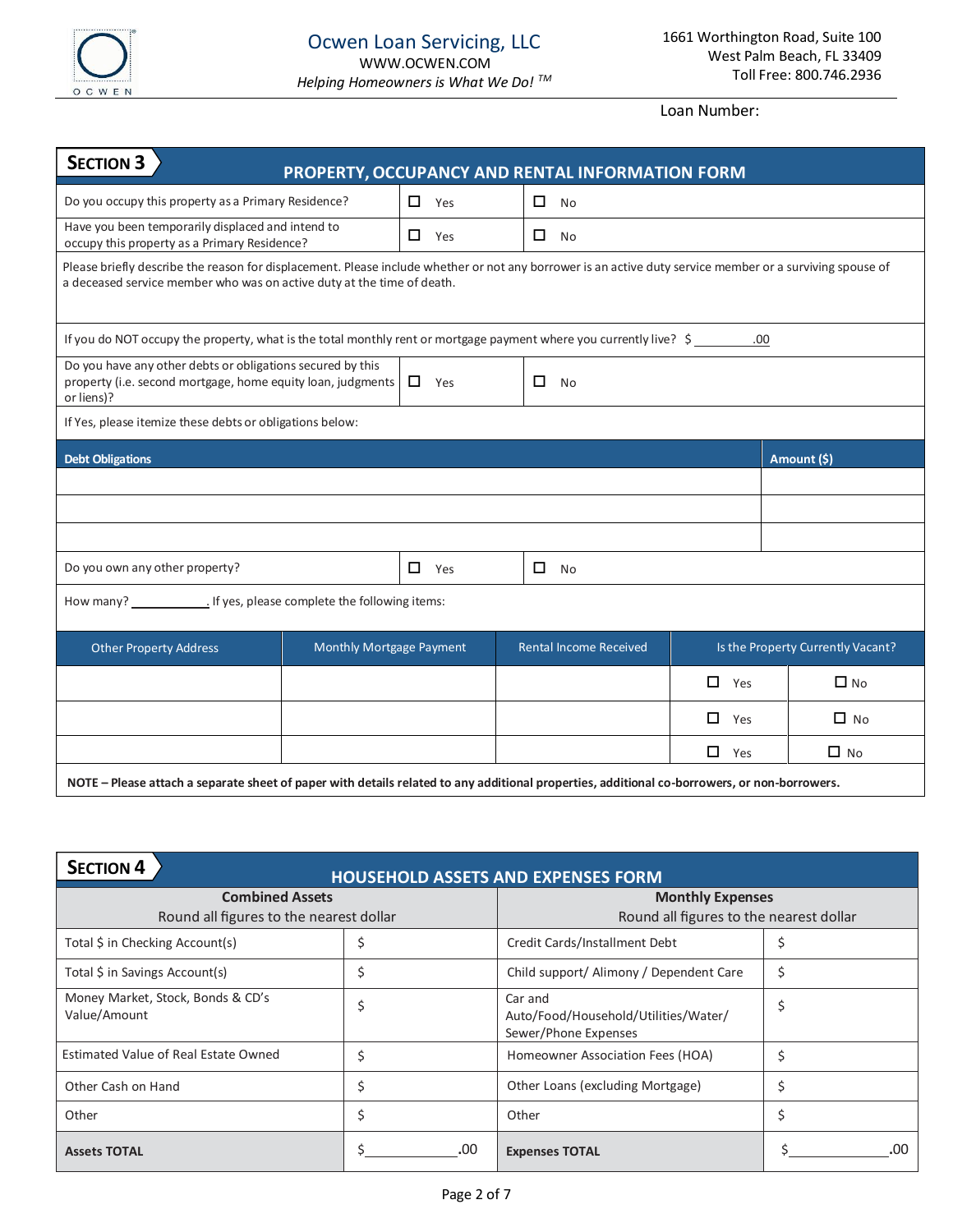

#### **MONTHLY INCOME FORM ALL figures** should represent the total amount received **per month** for that income category **Primary Borrower Name Co-Borrower One Name Co-Borrower Two Name** Employer Name**\*** Base Pay/Salary  $($ Monthly gross amount before deductions)  $\begin{vmatrix} 5 \\ 5 \end{vmatrix}$  and  $\begin{vmatrix} 2 \\ 5 \end{vmatrix}$  and  $\begin{vmatrix} 2 \\ 5 \end{vmatrix}$  and  $\begin{vmatrix} 2 \\ 5 \end{vmatrix}$ Hire Date | | MM DD YY | | MM DD YY | | MM DD YY How often are you paid? ■ Weekly ■Every 2 weeks □ Monthly  $\Box$ Twice a month ■ Weekly ■Every 2 weeks □ Monthly  $\Box$  Twice a month ■ Weekly Every 2 weeks □ Monthly  $\Box$  Twice a month Self-Employment Income \$ \$ \$ \$ \$ Unemployment Benefits  $\begin{array}{ccc} \vert & \zeta & \vert & \zeta \\ \end{array}$ Public Assistance/Food Stamps \$ \$ \$ Social Security Benefits \$ \$ \$ Disability Benefits: (check one)  $\Box$  Less than 1 Year  $\Box$  1 Year or Greater \$ \$ \$ Supplemental Security Income (SSI)  $\begin{array}{ccc} \ \ \, & \ \ \, & \ \ \, & \ \ \, & \ \ \, & \ \ \, & \ \ \, & \ \ \, & \ \ \, & \end{array}$ Pensions, Annuities, or Retirement Plans  $\begin{array}{c} \xi \end{array}$   $\begin{array}{c} \xi \end{array}$ Alimony \$ \$ \$ Child Support Services Association of the Services Association of the Services Association of the Services Association of the Services Association of the Services Association of the Services Association of the Services Ass Monthly Gross Rental Income from all Properties \$ \$ \$ Other Income – Examples: Investment, Interest, Dividends, \$ \$ \$ **Total (Gross Income)**  $\begin{array}{ccccccc} \xi & 0 & \xi & 0 & \xi \end{array}$ \*If there are more than one employer, please provide additional information on a separate sheet. **SECTION 5**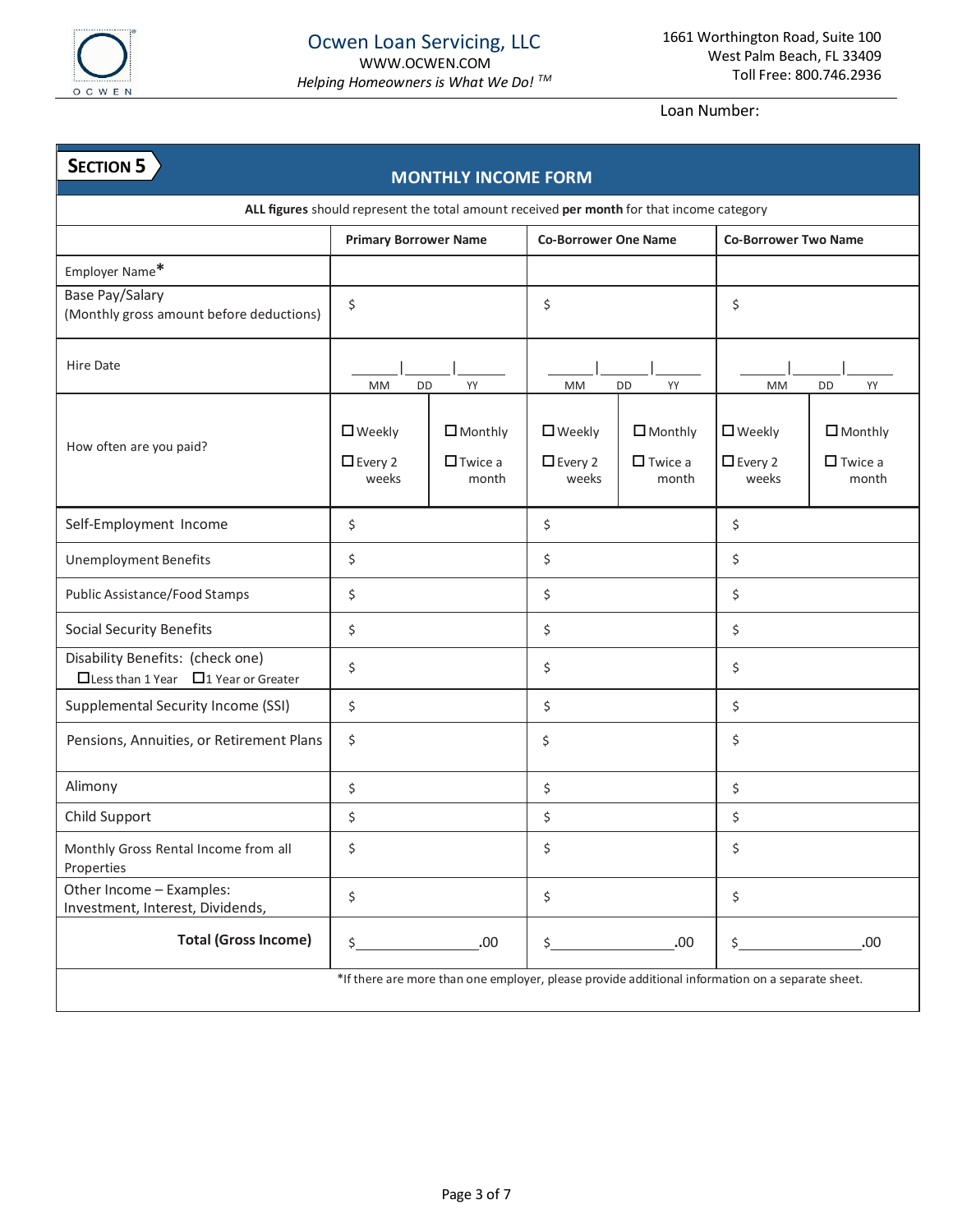

### **HARDSHIP STATEMENT Date hardship began (MM|YY): \_\_\_\_\_\_\_\_|\_\_\_\_\_\_\_\_** The hardship is/was:  $\Box$ Short-term (under 6 months)  $\Box$  Medium-term (6-12 months)  $\Box$  Long-term or permanent hardship (12 months +) Has the reason for the hardship been resolved?  $\Box$  Yes  $\Box$  No **Reason for Hardship Documentation Needed Check ALL that apply below and add description if needed Documents to include with your application**  $\Box$  Household income has declined  $\Box$  No hardship documentation required  $\Box$  Reduction in hours with current employer  $\Box$  Current year  $\Box$  Prior Year  $\Box$  No hardship documentation required Expenses have increased Note 2 and 2 and 2 and 2 and 2 and 2 and 2 and 2 and 2 and 2 and 2 and 2 and 2 and 2 and 2 and 2 and 2 and 2 and 2 and 2 and 2 and 2 and 2 and 2 and 2 and 2 and 2 and 2 and 2 and 2 and 2 and 2 and 2  $\Box$  Cash reserves, including all liquid assets, are insufficient to maintain the current mortgage payment and cover basic living expenses at the same time. No hardship documentation required  $\Box$  Monthly debt payments are excessive and I am overextended with my creditors. Debt includes credit cards, home equity or other debt. No hardship documentation required  $\Box$  Death of primary or secondary wage earner  $\Box$  Death Certificate OR  $\Box$  Obituary or newspaper article reporting the death  $\square$  Divorce/separation  $\square$  Divorce Decree copy signed by the court; OR  $\Box$  Separation Agreement copy signed by the court; OR  $\Box$  Current credit report copy evidencing divorce, separation, or nonoccupying borrower has a different address  $\square$  Disability or serious injury of a borrower or family member \* No documentation needed shall require providing detailed medical information.  $\Box$  Proof of monthly insurance benefits or government assistance (if applicable); OR  $\Box$  Written statement or other documentation verifying Disability; OR  $\Box$  Doctor's certificate of injury or Disability OR  $\Box$  Copies of Medical Bills  $\square$  Disaster (natural or man-made) adversely impacting my property or place of employment  $\Box$  Insurance claim; OR  $\Box$  Federal Emergency Management Agency grant or Small Business loan; OR  $\Box$  Borrower or employee property located in a Federally Declared Disaster Area  $\square$  Distant Employment Transfer/Relocation  $\Box$  For active-duty Service members: Notice of Permanent Change of Station (PCS) or actual PCS orders.  $\Box$  For employment transfer/new employment:  $\Box$  Signed offer letter copy or notice from employer showing transfer to a new employment location: OR  $\Box$  Paystub from new employer; OR  $\Box$  If none above apply, provide written explanation  $\Box$  In addition to the above, documentation showing the amount of any relocation assistance provided, if applicable (not required for those with PCS orders).  $\Box$  Business failure  $\Box$  Federal Tax Return from the previous year (including all schedules) AND  $\Box$  Proof of business failure supported by one of the following:  $\Box$  Bankruptcy filing for the business; OR  $\Box$  Two months recent Bank Statement for the business account evidencing cessation of business activity; OR  $\Box$  Most recent signed and dated quarterly or year-to-date Profit and Loss statement **SECTION 6**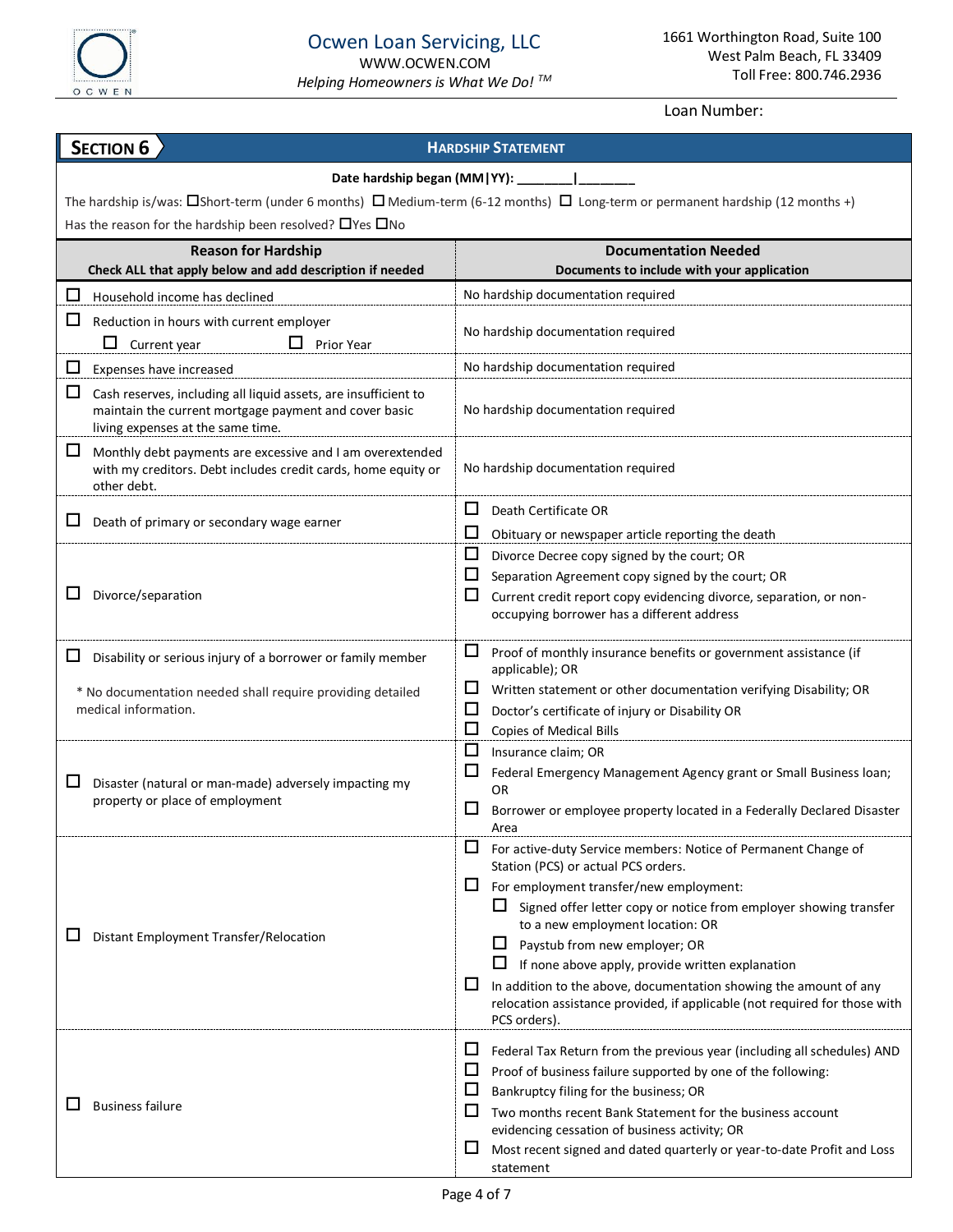

| <b>SECTION 6</b>                                                                                                                                  | <b>HARDSHIP STATEMENT</b>                                                                                            |  |  |  |
|---------------------------------------------------------------------------------------------------------------------------------------------------|----------------------------------------------------------------------------------------------------------------------|--|--|--|
| am unemployed and receiving benefits<br>am/was receiving unemployment benefits from<br>to to<br>End Date (MM   DD   YY )<br>Start Date (MM DD YY) | No hardship documentation required                                                                                   |  |  |  |
| Ш<br>am unemployed and NOT receiving benefits                                                                                                     | No hardship documentation required                                                                                   |  |  |  |
| Other Hardship(s) - describe below:                                                                                                               | Ц<br>Written explanation describing the details of the hardship and relevant<br>documentation. Space provided below. |  |  |  |
| Hardship Explanation (continue on a separate sheet of paper if necessary)                                                                         |                                                                                                                      |  |  |  |
|                                                                                                                                                   |                                                                                                                      |  |  |  |

|        | <b>INCOME DOCUMENTATION REQUIRED</b><br><b>SECTION 7</b>                                                                                                                                                                                                      |                                                                                                                                                                                                                                                                                                                                                                                                                                                                                                                                                          |  |  |  |  |
|--------|---------------------------------------------------------------------------------------------------------------------------------------------------------------------------------------------------------------------------------------------------------------|----------------------------------------------------------------------------------------------------------------------------------------------------------------------------------------------------------------------------------------------------------------------------------------------------------------------------------------------------------------------------------------------------------------------------------------------------------------------------------------------------------------------------------------------------------|--|--|--|--|
|        | ANY and ALL borrowers or Contributors must report and provide evidence of<br>ALL income sources                                                                                                                                                               |                                                                                                                                                                                                                                                                                                                                                                                                                                                                                                                                                          |  |  |  |  |
|        | <b>IMPORTANT</b> - Avoid processing delays by providing COMPLETE documentation as described below.                                                                                                                                                            |                                                                                                                                                                                                                                                                                                                                                                                                                                                                                                                                                          |  |  |  |  |
|        | Income Record Type - Check all that apply                                                                                                                                                                                                                     | Include ALL pages of any statements.<br>Documentation Required - Please provide for each borrower                                                                                                                                                                                                                                                                                                                                                                                                                                                        |  |  |  |  |
| ப      | PROFIT AND LOSS STATEMENT<br>{If Self-Employed}                                                                                                                                                                                                               | Complete, signed individual federal income tax return and, as applicable,<br>1.<br>the business tax return, AND<br>Either the last three monthly Profit and Loss Statements OR one for the most<br>2.<br>recent quarter, OR copies of bank statements for the business account for the<br>last two months evidencing continuation of business activity.<br>Include only business related gross/net income and itemized expenses.<br>3.                                                                                                                   |  |  |  |  |
| ப      | <b>BASE PAY - SALARY/HOURLY WAGE INCOME</b>                                                                                                                                                                                                                   | Paystubs dated within 90 days which shows at least 30 days of Year-to-Date income.                                                                                                                                                                                                                                                                                                                                                                                                                                                                       |  |  |  |  |
| ΙI     | <b>UNEMPLOYMENT BENEFITS</b>                                                                                                                                                                                                                                  | Award letter showing the amount, frequency, and duration of benefits that have begun<br>or will begin in 60 days                                                                                                                                                                                                                                                                                                                                                                                                                                         |  |  |  |  |
| □      | PUBLIC ASSISTANCE & FOOD STAMPS; SOCIAL<br>SECURITY RETIREMENT, SURVIVORS, OR DISABILITY<br><b>BENEFITS; SUPPLEMENTAL SECURITY INCOME;</b><br><b>WORKERS' COMPENSATION; PENSIONS, ANNUITIES,</b><br>OR RETIREMENT PLANS; AND/OR ADOPTION<br><b>ASSISTANCE</b> | Examples include exhibits, disability policy or benefits statement(s) from provider <b>AND</b><br>proof of receipt of payment (such as two most recent bank statements or deposit<br>advice dated within 90 days)                                                                                                                                                                                                                                                                                                                                        |  |  |  |  |
| ப      | ALIMONY, CHILD SUPPORT, OR MAINTENANCE<br><b>PAYMENTS</b>                                                                                                                                                                                                     | Copy of divorce decree, separation agreement, or other written legal agreement<br>1.<br>filed with the court documents must show the amount of payments AND the<br>period of time that you are entitled to payment(s) AND<br>Copies of two most recent bank statements, deposit advices showing receipt of<br>2.<br>payment, cancelled checks, or third party documentation dated within 90 days.<br>NOTE - Alimony, child support or separate maintenance income need not be disclosed if<br>it is not to be considered for repaying the mortgage debt. |  |  |  |  |
|        | MONTHLY GROSS INCOME FROM RENTAL PROPERTIES                                                                                                                                                                                                                   | Copy of the most recent filed federal tax return with all schedules,<br>1.<br>including Schedule E - Supplemental Income and Loss OR<br>If rental income is not reported on Schedule E - Supplemental Income and Loss,<br>2.<br>provide a copy of the current Lease Agreement (All pages) AND one bank<br>statement showing deposit of rent checks OR rent receipts.                                                                                                                                                                                     |  |  |  |  |
| $\Box$ | Other Income - Investment, Interest Dividends,<br>Royalty, overtime, Bonuses, Commissions, Etc.                                                                                                                                                               | Proof of payment receipt (such as a two most recent investment or bank statements or<br>deposit advice, dated within the last 90 days). Must include source, amount, and<br>frequency.                                                                                                                                                                                                                                                                                                                                                                   |  |  |  |  |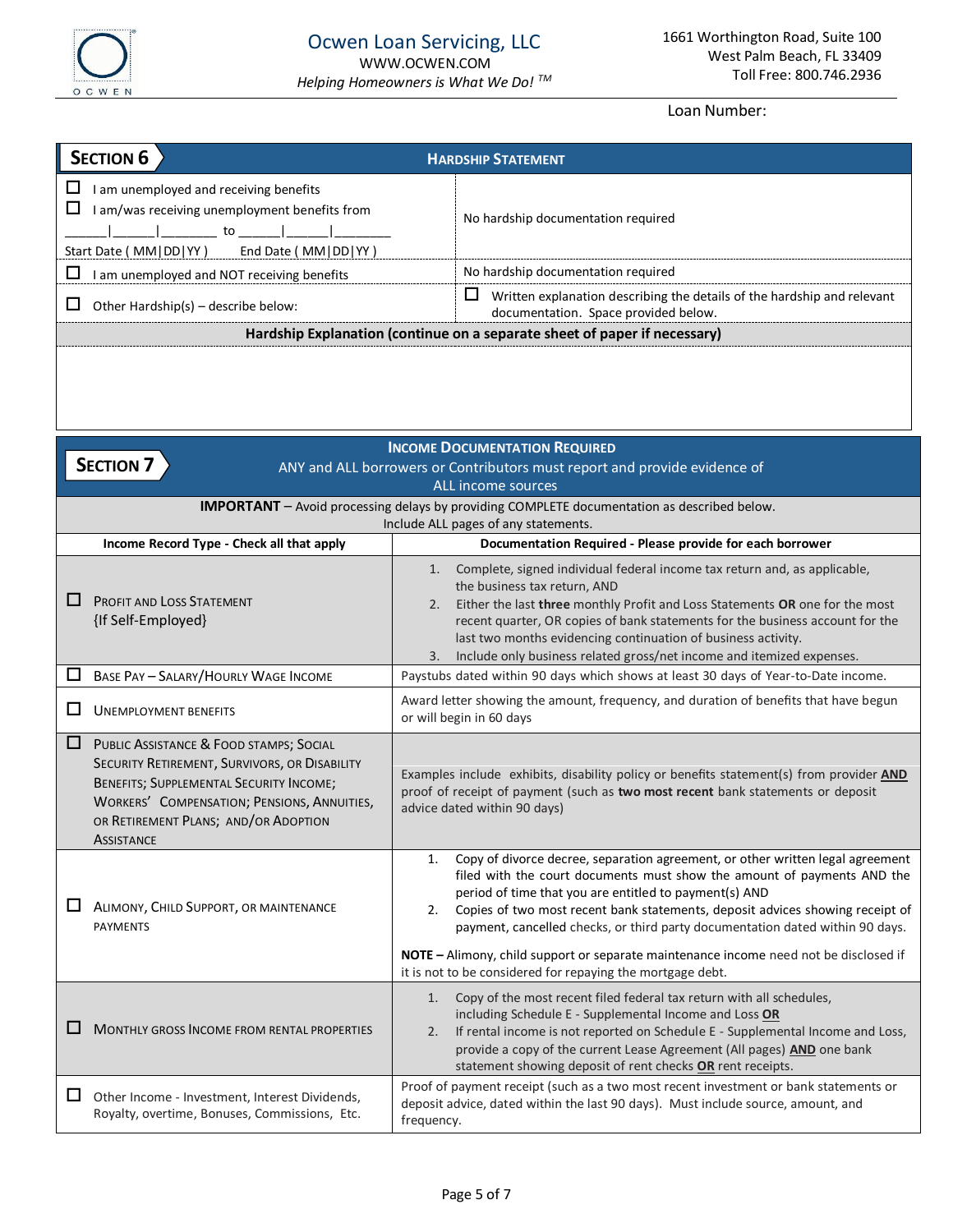